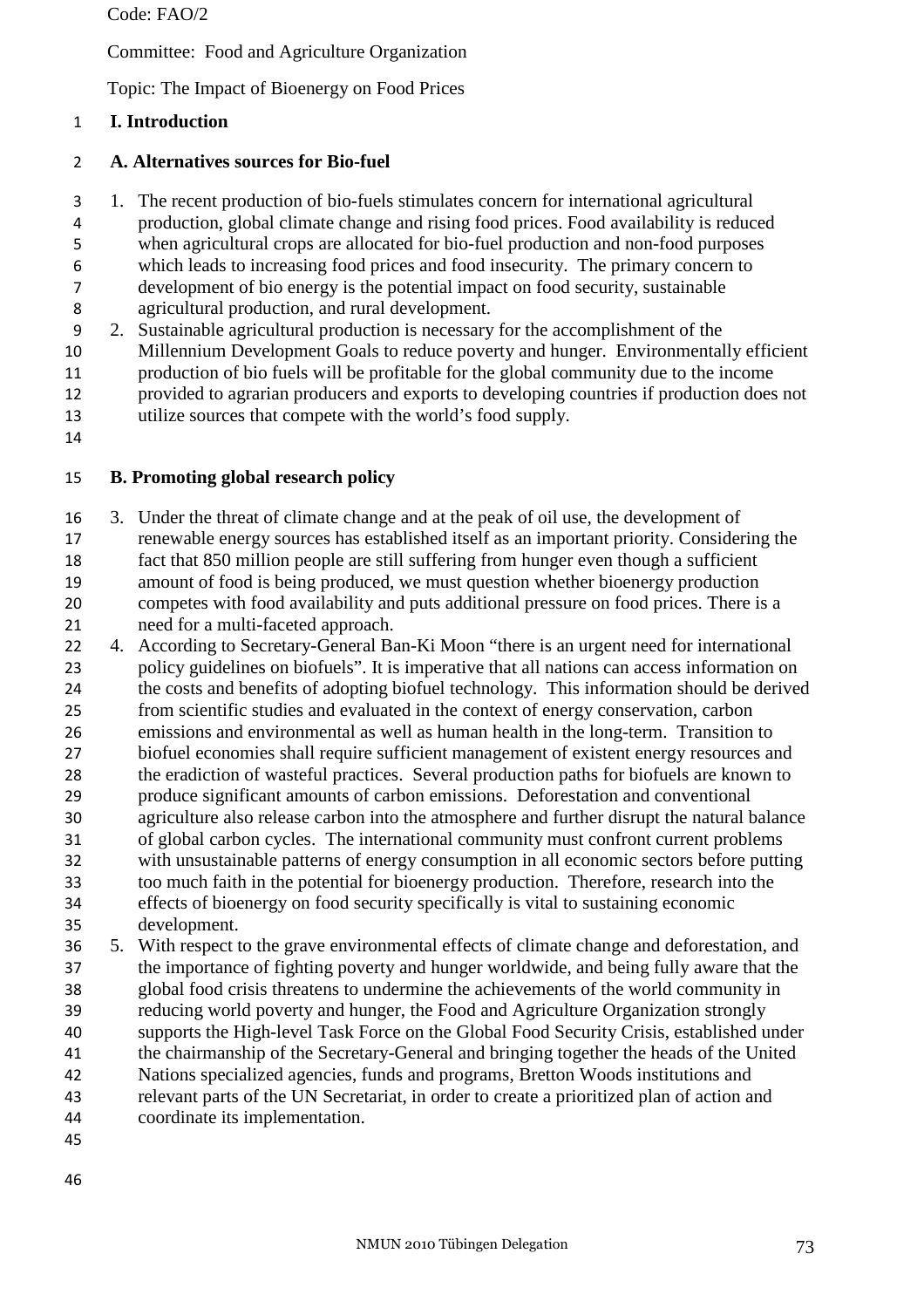### **C. Long-term Studies and Strategies on Bioenergy**

- 6. Bio-energy has been developed during the last years to reduce pressure on the environment and develop different and diverse energy sources to increase security among nations. Time has come to evaluate the role of the biofuels production and its effects on diverse areas of concern in food security.
- 7. According to Trostle, short-term impacts on food security have been seen during biofuel's recent increases in production. In his report it is seen that biofuel production has increased over threefold.
- 

# **D. New Research and Non-food based Bioenergy**

- 8. The FAO is aware of new studies, which reveal that about 900 million people are unable to adequately access their fundamental right to food. Article 11 of the International Covenant on Economic, Social, and Cultural Rights of 1966 recognizes every individual's right to food.
- 9. The FAO recognizes that the sharp increase in energy prices has subsequently led to high food prices, creating a heavy burden for the citizens of developing countries to gain access to adequate food supplies.
- 10. While the FAO understands the potential benefits of biofuels as an alternative source of energy, it is necessary to dedicate more efforts into research of their impact, and to try to develop new technologies and sources of energy that are renewable and, therefore, environmentally friendly.
- 

#### **E. Public Policies on Bioenergy**

- 11. The Food and Agriculture Organization (FAO) recognizes the effect of the developed
- states biofuel industry on the developing states, especially in times of natural disasters.
- 12. Recalling the experiences of the World Food Crisis of 2008 in which the food security was severely endangered by the protection measure of food exporting countries. This food security endangerment gravely affected the developing countries that are relying on food imports.
- 13. The FAO acknowledges the need to monitor and regulate the policies of the food
- exporting countries in order to better address the stability of the world food supply.
- 

#### **II. Mandate**

#### **A. Alternatives sources for Bio-fuel**

- 14. Bio-energy is becoming an increasingly important aspect for all nations due to the increase in oil prices and the natural limitation of oil. Bio-fuels are now in the position to provide numerous opportunities for the agricultural community that will alleviate the pressure on fossil fuels while providing an environmentally sustainable fuel source.
- 15. The Global Bio-energy Partnership has provided guidance to countries on environment and socio-economic conditions that support sustainable production.
- 87 16. Several reports have been established by the FAO and other UN bodies like The State of Food and Agriculture 2008. The FAO aim is to raise awareness on this topic and to find sustainable solutions.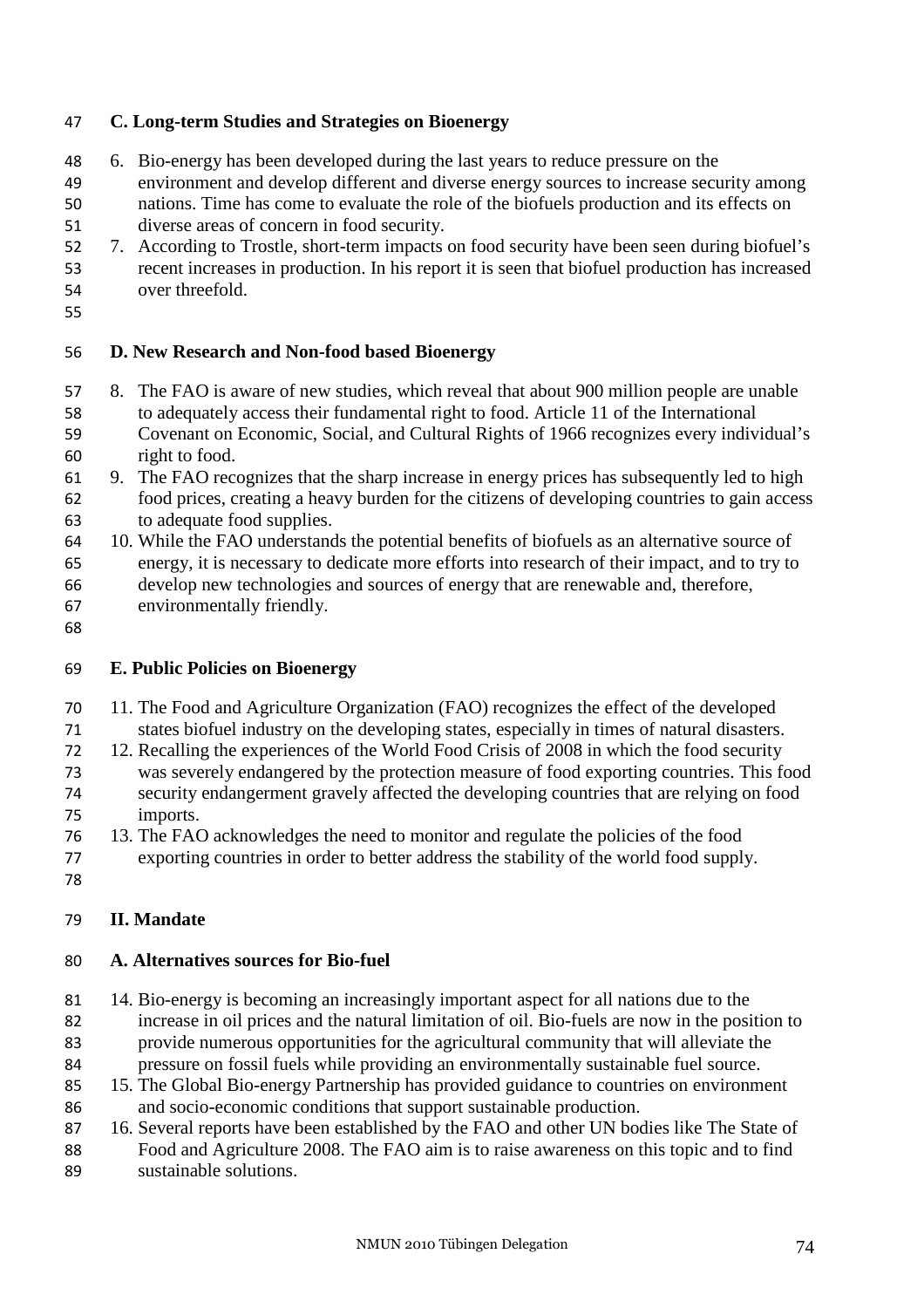- 17. The International Food Policy Research Institute and the organization for economic cooperation and development suggest that increase food prices will sustain and impede global efforts to eradicate poverty and hunger.
- 18. High-level conference on world food security is a top priority and goals of energy policy need to be conducted in ways that do not threaten food security.
- 

### **B. Promoting global research policy**

- 19. Bearing in mind Target 3 of Millennium Development Goal 1 (A/RES/55/2), the Food and Agriculture Organization strongly welcomes the Declaration adopted by the FAO High-Level Conference on World Food Security: The Challenges of Climate Change and
- Bioenergy, held 3-5 June 2008 in Rome.
- 20. Furthermore, the Food and Agriculture Organization created the Special Programme for Food Security aimed at replicating successful food security practices on a national scale. The SPFS also encourages investment in rural infrastructure, off-farm income generation,
- urban agriculture and safety nets.
- 21. The FAO recognizes the "United Framework Convention on Climate Change" which supports bioenergy as one of the "Precautionary measures to anticipate, prevent and minimize the cause of climate change".
- 22. Recognize the third theme of the UN Industrial Development Organization (UNIDO) goal is to develop environmental energy, acknowledging this world to be cooperative with business, government, and citizens.
- 

# **C. Long-term Studies and Strategies on Bioenergy**

- 23. The Global Bio-energy Partnership (GBP) and the International Bio-energy Platform (IBP) remains committed to promoting awareness in developing states about the best practices of implementing the development of and production of biofuels. The awareness program will illustrate the ways food security is not impacted. The GBP and the IBP work to coordinate knowledge management, provide key interest areas, support development of biofuels by providing data information of best practices, and describe the success and short comings of biofuels. These efforts include the integration of biofuels into current
- country practices.
- 24. The FAO believes there is a need for long-term studies that will expand upon the already in place efforts to study the short-term impacts of the recent increase in biofuel production on food security.
- 

# **D. New Research and Non-food based Bioenergy**

- 25. The FAO recalls Millennium Development Goal 1, which addresses the issue of eradicating poverty and hunger by 2015.
- 26. The FAO has made several partnerships with the World Food Programme, such as the UN Network on rural Development and Food Security, and the Initiative on Soaring Food Prices. The FAO provides monetary and technical assistance, while the WFP delivers the
- aid. 27. The FAO is familiar with the High-Level Conference on World Food Security: the Challenges of Climate Change and Bioenergy.
- 28. The FAO has developed its own Bioenergy and Food Security Project (BEFS), which
- examines the positive and negative impacts of bioenergy.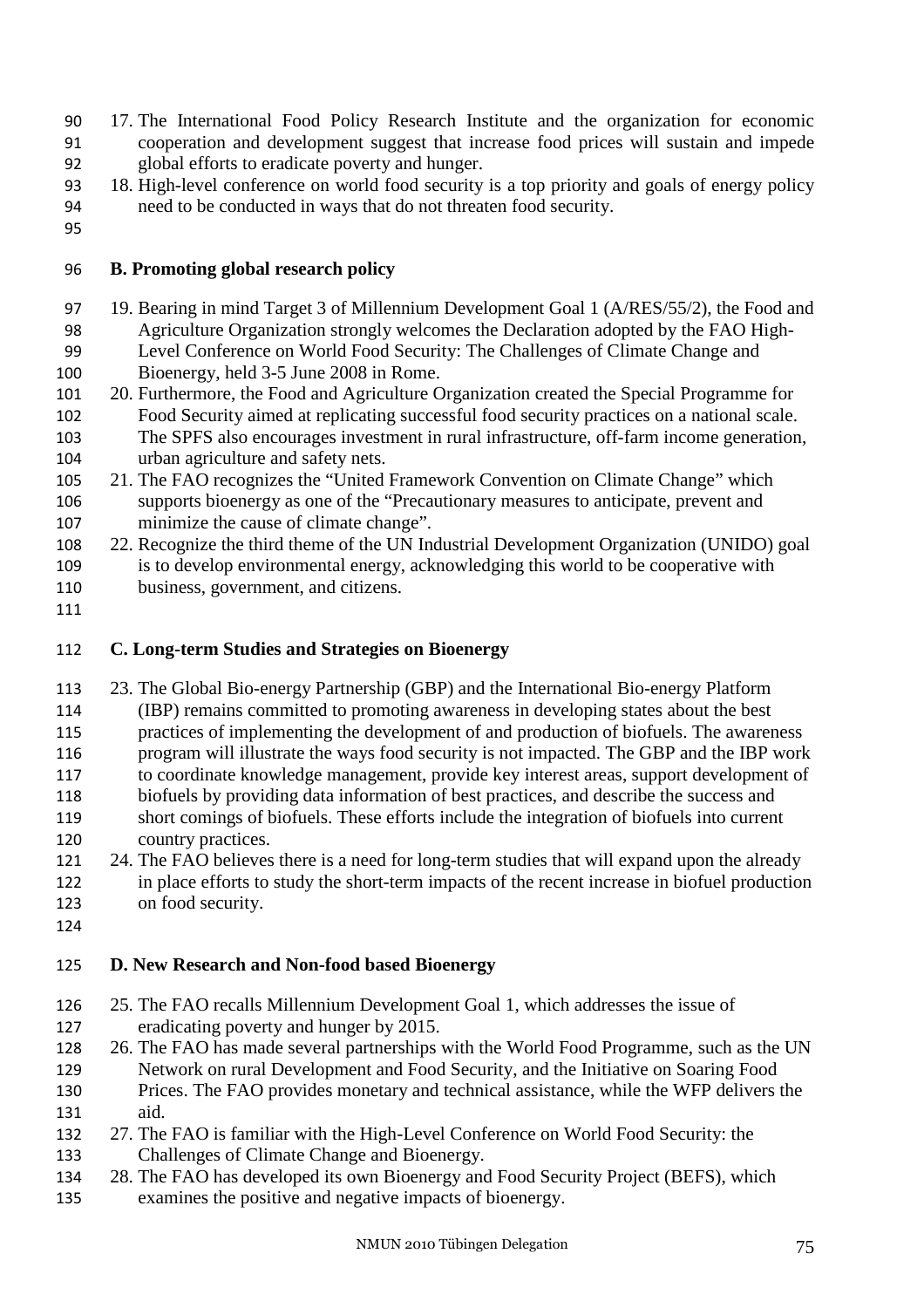### **E. Public Policies on Bioenergy**

- 29. According to *The State of Food and Agriculture (2008)*, it has been stated the implications of having policies endorsing subsidization of staple-food production for the purpose of biofuel production. In this report, it has been identified the necessity to have policies working on multiple sectors of market.
- 30. The major impact produced by subsidies for edible crops directed for biofuel, has been clarified on the High Level Conference on World Food Security: *Soaring Food Prices (Facts, Perspectives, Impacts and Actions Required)*, listing as major consequences the shift of type of crop plantings, shift of crop utilization, increase of investment on arable land.
- 31. The Article 2 of the UN Charter clearly emphasizes the importance of each country's sovereignty to enact all policies and regulations, in unison with their domestic current situation.
- 32. Recalling the International Bioenergy Program (IBEP), and High-Level Conference on WFS: *The Challenges of Climate Change and Bioenergy*, it has been identified the need for the participation of funding organizations as well as private investment for the purpose of mitigating the impact on climate change, along with empowering rural and agricultural development.
- 

### **III. Conclusions**

### **A. Alternatives sources for Bio-fuel**

- 33. The FAO recognizes the increasingly harmful effect that fossil fuels have on the environment and global climate change. In order for countries to produce bio-fuel and bio-mass crops efficiently, there must be a system in which the production potential is evaluated.
- 34. Bio-energy offers an environmentally cohesive source for alternative energy security due to its reduced amount of greenhouse gas emissions but production of bio-fuels must be monitored to ensure food crop allocation for bio-fuel production that does not infringe upon the world food supply. As well as making sure that consumers are aware of the type bio-fuel that is being utilized in a particular fuel source.
- 

# **B. Promoting global research policy**

35. Biofuels can be an economically viable alternative and have an immediate use to partially substitute petroleum by-products and to diversify the world energy matrix. The use of biofuels can bring advantages to both developing and developed countries, if it is not produced from staple-food crops. For developing countries, the use of biofuels means reducing their dependence on imported oil, improving their trade balance and saving revenues, to increase investments in health and education. In addition to offering environmental benefits, producing biofuels promotes the generation of income and contributes to the reduction of rural to urban migration. For developed countries, the use of biofuels is also attractive because it reduces dependence on fossil fuels, contributes towards reduction in emissions of greenhouse gases, in addition to guaranteeing greater energy security. Biofuels have the potential to mobilize investments in research and

####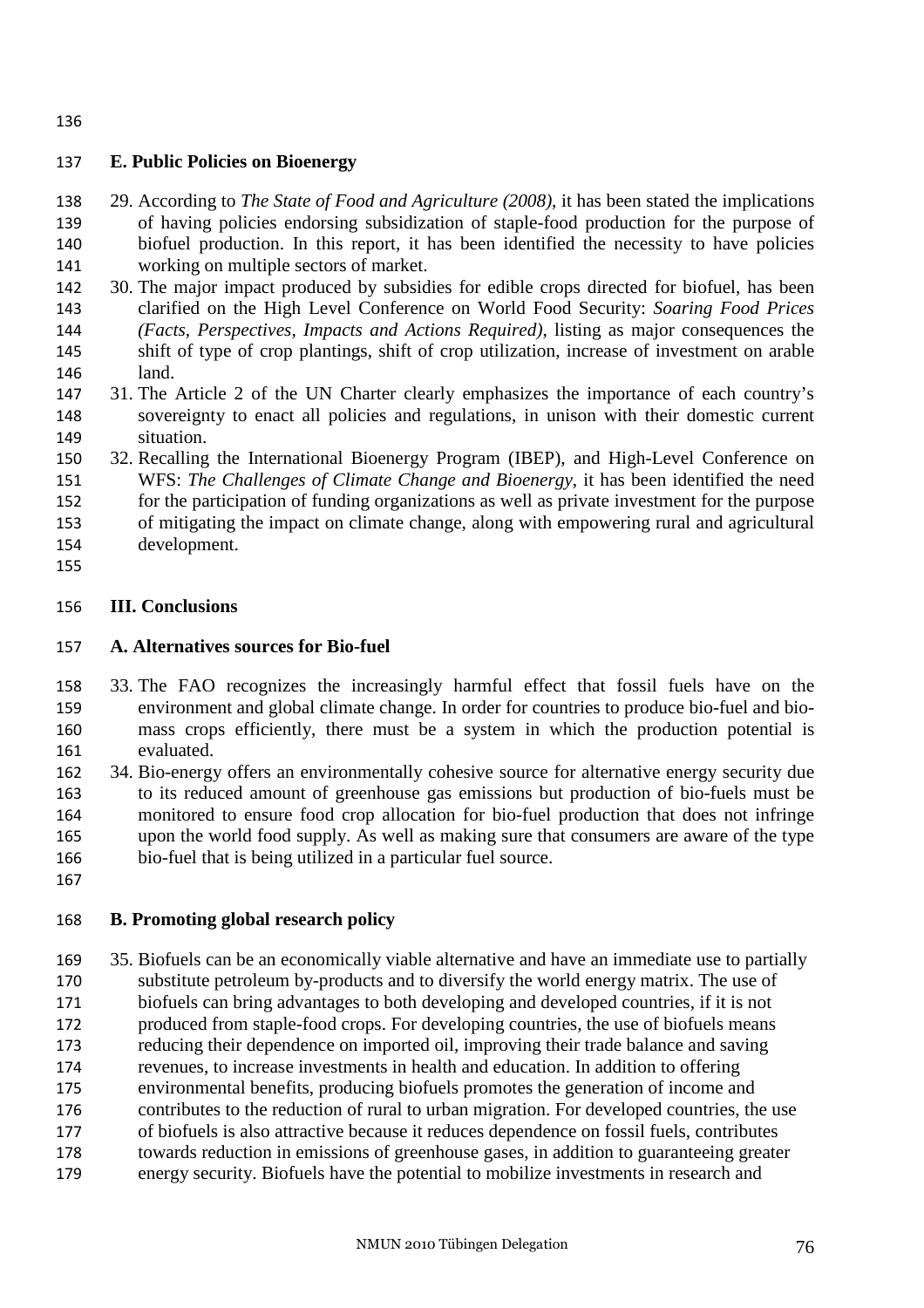- associated technological development, which gives further momentum to the process of changing established patterns of energy use on a global scale.
- 36. Investments in research are the basis for the development of agricultural production technologies, enabling the identification of the most appropriate plant species, the most efficient production systems and the regions with the highest production potential. New industrial technologies constitute the essence of the transformation of agricultural products into biofuels.
- 37. The development of second, third and fourth generation biofuels will reduce pressure on
- food prices and in addition, through increasing the use of biofuel, green house gas
- emissions will be decrease, improving the state of the agriculture currently existing. The
- principles of flexibility and learn form experimentation, which is a key mechanism
- bridging the gap between policies and realties while reducing misinterpretation, must be kept in mind while evaluating the success of biofuel initiatives. All national sectors linked
- to the agro-energy chain of production shall come together to face this challenge.
- 

# **C. Long-term Studies and Strategies on Bioenergy**

- 38. The FAO believes that the implementation of regional long-term strategies to monitor biofuel's impact on a country's overall food security will justify the further promotion of studying and developing 2nd, 3rd and 4th generation biofuels.
- 39. As a result of this long-term study, each nation will have an overview of the long-term dilemmas that could be faced on the matter of bio-fuels and that state will be able to build concrete local strategies to help overcome any lack of food supply.
- 

# **D. New Research and Non-food based Bioenergy**

- 40. It is necessary to recognize that the use of biofuels has yet to be fully explored, and therefore, States should invest into more research into the long- term effects of biofuels on
- food security and environmental sustainability.
- 

# **E. Public Policies on Bioenergy**

- 41. Extensive studies by the *World Food Program* have demonstrated that the large subsidies that the developed countries (such as the United States of America, the European Union, Canada, Australia, Switzerland summing approximately 8 billion US\$) provided for the support of using consumable agricultural products for biofuel production have made a direct impact on the practices of food production and the patterns of agriculture.
- 

# **IV. Recommendations**

# **A. Alternatives sources for Bio-fuel**

42. The FAO urges Member States to utilize high-yield crop seed for the development of food production and utilize high-energy crop seed for energy crops, and expand the cultivation of arable land for the use of food production with regard to natural environment regional utilizing existing resources while considering and minimizing potential impacts on the environment.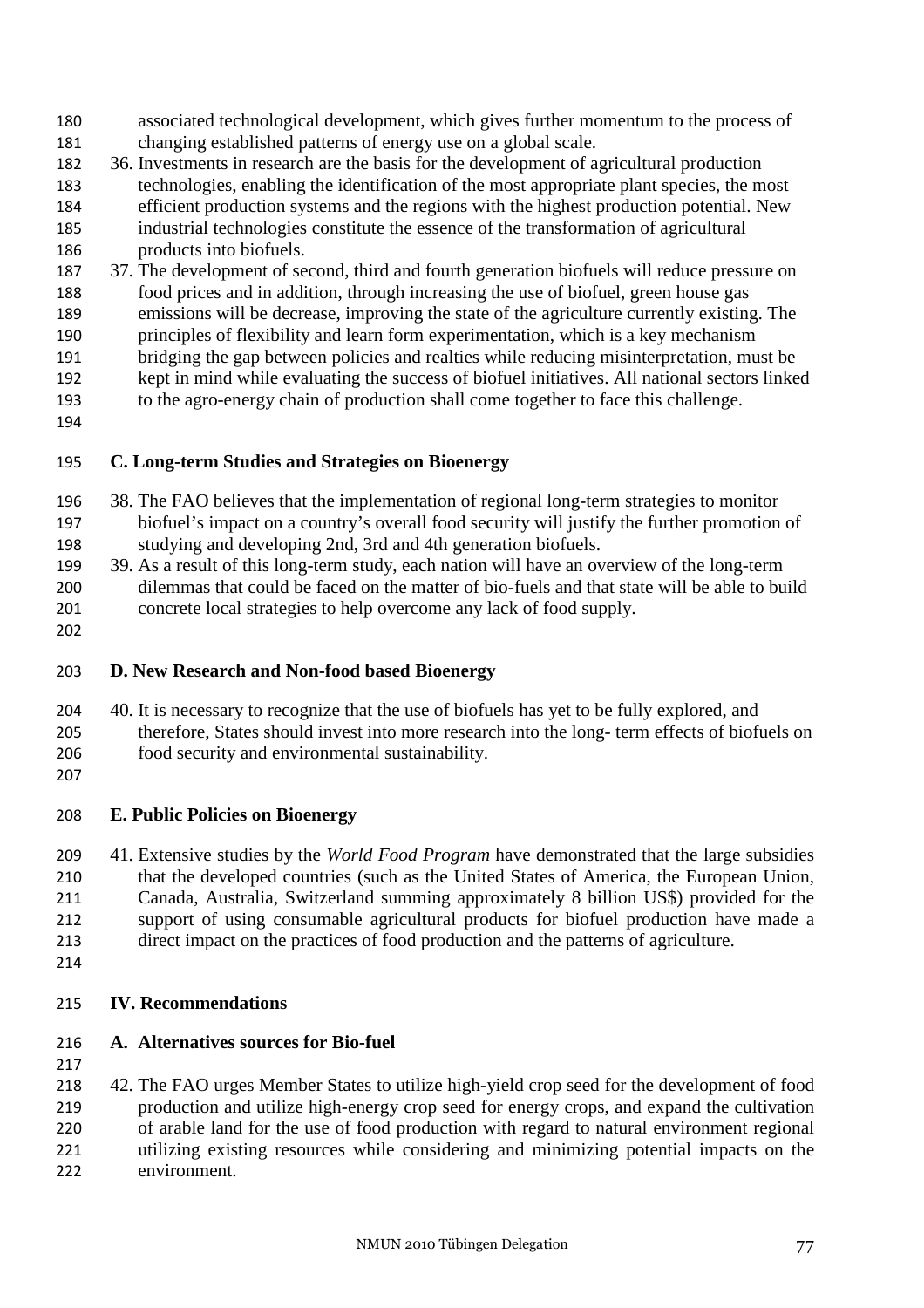- 43. It is recommended that Member States, NGOs, and United Nations organizations provide financial incentives to small farmers in developing states, such as micro-credit, as a means to buy high-yield crop seeds if these small farmers use land to plant both energy crops and food crops in a ratio that is most appropriate for a particular Member State.
- 227 44. Member States must cooperate to measure the agricultural processes to prevent the over consumption of water usage, carbon-dioxide and other greenhouse gas emissions, and desertification. The FAO encourages Member States to moderate the proportion of land being designated for bio-fuel.
- 45. The FAO promotes the development of mapping the bio-energy capacity of each country and bio-production potential. The FAO urges the development of bio-fuels using resources other than major food products including agricultural waste, wood biomass, and seaweed, while incorporating measures to maintain environmental compatibility.
- 46. The FAO urges Member States to continue diversification within energy consumption and encourages states to increase the amount of renewable energy sources within domestic energy policy.
- 47. The FAO will establish a working group called Food and Agricultural Bio-fuel Standards (FABS) to examine the relationship between bio-fuel production and food security. The international community must collectively establish and implement sustainable production standards for bio-fuel crop yield evaluating the demand for food and the effects of population growth; to ensure food standards, alleviate poverty, and preservation of the environment. The FAO must also encourage Member States to make known which raw materials were used in their bio-fuel process.

### **B. Promoting global research policy**

- 247 48. The FAO firmly advises that the Right to Food (A/RES/62/164) and Human Rights be considered as non-negotiable preconditions that must be considered in all aspects of the promotion of sustainable biomass strategies. Any decision made in regard to bioenergy development has to be guided by human rights principles.
- 49. In order to reach a consensus on sustainability standards for all agricultural commodities at an international level, and in order to induce a new economic equilibrium between nations by organizing the global community toward renewable energy and bioenergy channels, which would be achieved by reducing the asymmetry between nations and insisting on international solidarity, the FAO strongly recommends active government measures to strengthen and to protect local producers by placing the emphasis on:
- a. The defense of land ownership and the formation of legal entities;
- b. The establishment of adequate investment codes that are based on partnership and co-development, as well as the reduction of market-distorting policies;
- c. The necessity to respect, protect and fulfill the Right to Food, thus refraining from all activities that have a negative impact on food security, and allocating available resources toward achieving it;
- d. The application of the Voluntary Guidelines, who calls governments to identify the most vulnerable groups, analyze the causes for food insecurity, monitor the impact of policies, and create recourse mechanisms;
- e. The recognition of the international dimension of the Right to Food, which implies that national policies do not harm food security elsewhere, by combining the assessment of potential benefits and risks of national bioenergy production with the establishment of a national strategy for sustainable bioenergy with a global perspective.
- 50. Hence, the FAO is committed to developing and establishing a checklist for national bioenergy policies that would be based on the Right to Food in order to help develop field-oriented policy-monitoring systems. As a base for the establishment of this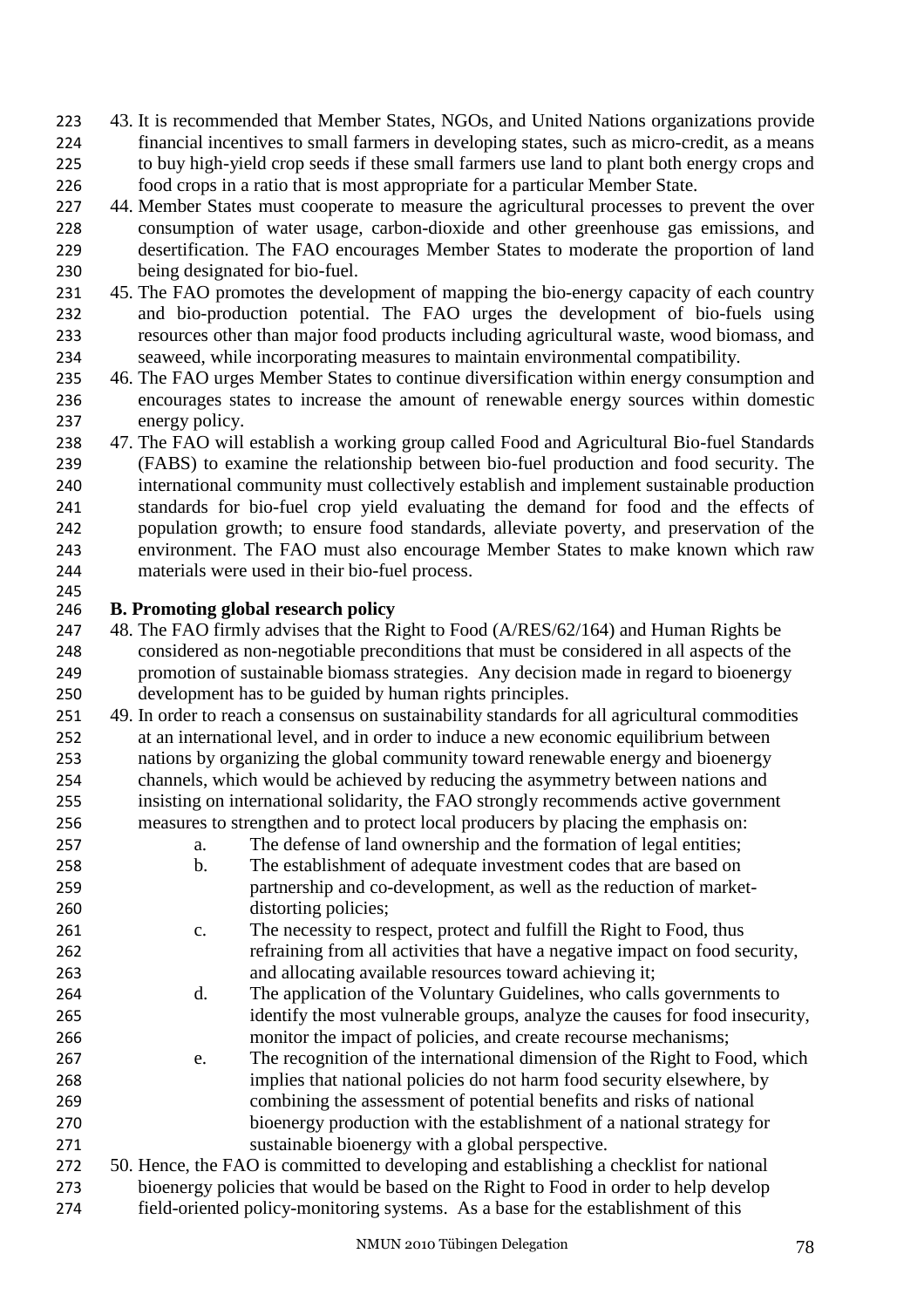- checklist, the FAO recommends using the experiences of various existing bioenergy
- projects, particularly in Africa, in order to develop internationally accepted and coherent standards aimed at reducing negative impacts on food security, and to ensure ecological
- and social sustainability.
- 51. Furthermore, the FAO is dedicated to providing assistance to developing countries in order to improve their food security situation by:
	-
- f. Placing the focus on countries that are already suffering the consequences of the rising of food prices;
- g. Collaborating with regional and local organizations in developing countries in order to identify the roots of the problem;
- h. Privileging the following four areas of action:
- i. Food Security;
- ii. Research and Development in the field of 2nd, 3rd and 4th generation biofuels;
- iii. Production of alternative and effective biocellulosic biofuels;
- iv. Creation and reinforcement of international partnerships;
- i. Encouraging the G8 to cooperate and support the cause, as it was committed in the 2007 Heiligendamm Summit Declaration;
- j. Suggesting that donor states remain committed to the expansion in providing assistance to burgeoning economies, by sharing expertise on innovative technologies and biotechnology.
- 52. Moreover, the FAO encourages global research initiatives to focus on trends in various development sectors, and promotes the increased status and global awareness of the BEFS program. Additionally, the FAO endorses experimentation of biofuel and sustainability in the ecological system. Such experimentation should also consider the risk in global food production as well as the impact of biofuel in food prices. The focus should also be placed on the efficiency of biofuel by considering the impact current investments have on second-generation crops. The FAO encourages other biofuel producers to balance responsibly and to conciliate biofuel and food production. Finally, investment in researching the effectiveness of future technology developments to ensure that such initiatives are sustainable and efficient is strongly encouraged.
- 53. The FAO recommends the development of research initiatives by individual nations to assess the form of bioenergy that is the most adaptable to their resources; for example, the Institute of Energy, which is a combined institute of research concerning crop production and bioenergy in Turkey. Countries should utilize their own basic resources and their geographical position to their advantage in order to utilize the most cost-effective means of producing bioenergy, such as the use of solar and wind energy. The emphasis should be placed on developing alternative forms of biofuel that would have the least impact on food production.
- 54. Additionally, the FAO reaffirms its Agricultural Development and Rural Roads Rehabilitation Program (ADRRP), which functions to develop an agricultural ministry, road and rural infrastructure, productivity of existing crops, and management skills in an effort to preserve traditional agriculture.
- 55. The FAO emphasizes research and development in the biofuel sector. This research should try to focus on input for the production of biofuel, due to the issue of food security around the world. By changing the input for biofuel to non-staple food sources, such as waste and algae, the use of biofuel could be increased, thus decrease the use of fossil fuels. This would lead to a decrease in carbon emission and contribute to the goals set for preventing climate change. The focus should be on supporting the use and advancement of technology through cooperation among member states, Non-Governmental Organizations, civil society organizations, and multinational organizations.